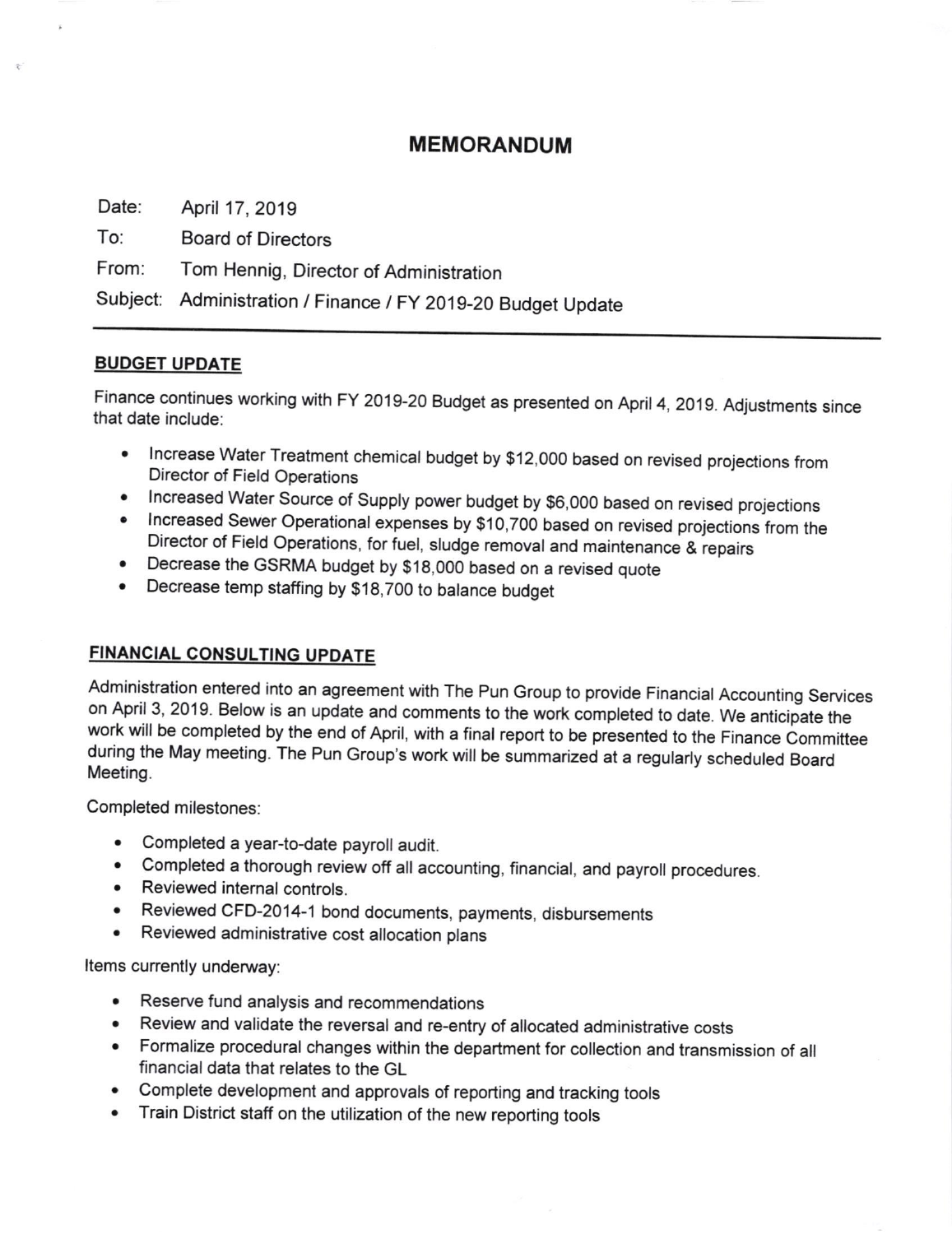- Make revisions as necessary
- Streamline the monthly postings and close-out process
- Evaluation of information required to develop recommended standard finance and accounting processes and a recommended transition plan to encompass new finance and accounting processes and position duties
- Recommend an improved best practice accounting process to include the monthly generation of  $\bullet$ reports out of the Great Plains tool
- Work with staff to complete the 2019-2020 budget report generated out of the Great Plains tool by May 1, 2019

#### **CIP/CRP PROPOSAL**

Presenting draft plans for the FY 19-20 Capital Improvement and Capital Replacement Projects (CIP)

## **Proposed for Consideration**

| <b>Bobcat Compact Track Loader</b>                            | \$65,000  |  |  |  |  |  |
|---------------------------------------------------------------|-----------|--|--|--|--|--|
| Cantova Pump Station Repairs - Generator                      | \$35,000  |  |  |  |  |  |
| WWRP Chlorine Gas to Bleach Conversion                        | \$266,140 |  |  |  |  |  |
| Rio Oso Booster Pump Replacement                              | \$50,000  |  |  |  |  |  |
| Replace Calero subdrain panels (3 total)                      | \$25,000  |  |  |  |  |  |
| Replace Truck 217                                             | \$25,000  |  |  |  |  |  |
| Repower Sewer Jetter                                          | \$25,000  |  |  |  |  |  |
| Create Water Right to Capture Stormwater at WWRP              | \$30,000  |  |  |  |  |  |
| WTP #1 Effluent pump rehabilitations (3 total)                | \$65,000  |  |  |  |  |  |
| Distribution system dry-barrel fire hydrant replacements (10) | \$90,000  |  |  |  |  |  |
| North Course - Hole 14 Culvert Replacement                    | \$32,000  |  |  |  |  |  |
| <b>Ongoing Projects</b>                                       |           |  |  |  |  |  |
| <b>WTP Culvert</b>                                            | \$159,880 |  |  |  |  |  |
| Dam Inundation Study                                          | \$60,000  |  |  |  |  |  |
| <b>Other Optional Projects</b>                                |           |  |  |  |  |  |
| <b>MLN Generator</b>                                          | \$125,000 |  |  |  |  |  |
| <b>Granlees Forebay Repairs</b>                               | \$130,000 |  |  |  |  |  |
| Reservoir Monitoring - Water                                  | \$65,000  |  |  |  |  |  |
| Reservoir Monitoring - Sewer                                  | \$65,000  |  |  |  |  |  |